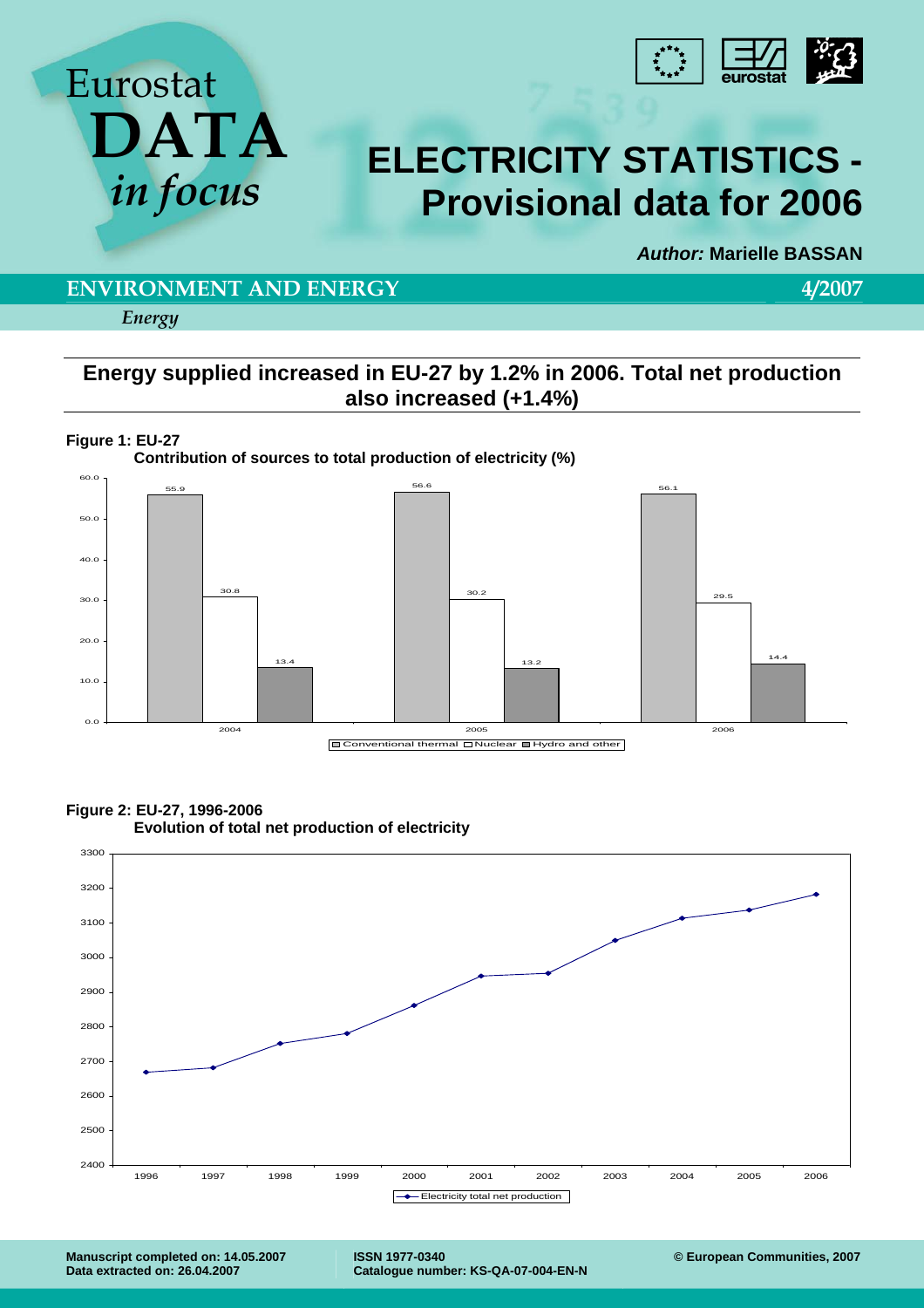| eurostat                                                                                                 |                         |                         |                         |                    |                 | ELECTRICITY STATISTICS (TWh) |                         |                         |                  |               |                          |                        |                        |              |                    |
|----------------------------------------------------------------------------------------------------------|-------------------------|-------------------------|-------------------------|--------------------|-----------------|------------------------------|-------------------------|-------------------------|------------------|---------------|--------------------------|------------------------|------------------------|--------------|--------------------|
|                                                                                                          |                         |                         | EU-27                   |                    |                 |                              |                         | Eurozone 13             |                  |               |                          |                        | 멂                      |              |                    |
|                                                                                                          | 2004                    | 2005                    | 2006                    | 5/04<br>∍          | 06/05           | 2004                         | 2005                    | 2006                    | 05/04            | 06/05         | 2004                     | 2005                   | 2006                   | 05/04        | 06/05              |
| 1. Total net production                                                                                  | 3112.8                  | 3137.5                  | 3182.5                  | 0.8%               | 1.4%            | 2141.9                       | 2154.0                  | 2203.2                  | 0.6%             | 2.3%          | 81.6                     | 83.4                   | 81.4                   | 2.2%         | $-2.4%$            |
| Conventional thermal<br>of which:<br>Nuclear                                                             | 1739.1                  | 1776.7                  | 1784.8                  | 2.2%               | 0.5%<br>$-0.7%$ | 1113.9<br>722.8              | 1153.8<br>717.1         | 1142.5<br>720.5         | 3.6%<br>$-0.8%$  | $-1.0%$       | 35.0                     | 36.0<br>45.3           | 35.1                   | 2.9%<br>0.9% | $-2.5%$<br>$-2.2%$ |
| Hydro and other                                                                                          | 416.3<br>957.5          | 946.4<br>414.5          | 939.6<br>458.1          | $-1.2%$<br>$-0.4%$ | 10.5%           | 305.3                        | 283.2                   | 340.2                   | $-7.2%$          | 0.5%<br>20.1% | 44.9<br>$\overline{1}$ : | $\overline{2.1}$       | 2.0<br>44.3            | 23.5%        | $-4.8%$            |
| 2. Imports                                                                                               | 280.5                   | 324.1                   | 306.5                   | 5.5%               | $-5.4%$         | 201.5                        | 232.5                   | 217.0                   | 15.4%            | $-6.7%$       | 14.6                     | 14.3                   | 18.9                   | $-2.1%$      | 32.2%              |
| 3. Exports                                                                                               | 287.7                   | 313.0                   | 304.9                   | 8.8%               | $-2.6%$         | 177.8                        | 189.8                   | 194.3                   | 6.7%             | 2.4%          | 6.8                      | 8.0                    | 8.7                    | 17.6%        | 8.7%               |
| 4. Energy absorbed by pumping                                                                            | 46.9                    | 47.9                    | 46.5                    | 2.1%               | $-2.9%$         | 39.1                         | 39.8                    | 37.7                    | 1.8%             | $-5.3%$       | $\overline{1.7}$         | $\frac{8}{1}$          | $\ddot{ }$ :           | 5.9%         | $-5.6%$            |
| 5. Energy supplied                                                                                       | 3058.7                  | 3100.7                  | 3137.6                  | 1.4%               | 1.2%            | 2126.5                       | 2156.9                  | 2188.2                  | 1.4%             | 1.5%          | 87.7                     | 87.9                   | 89.9                   | 0.2%         | 2.3%               |
| Contribution of the sources to the production in %<br>Conventional thermal<br>Hydro and other<br>Nuclear | 55.9%<br>30.8%<br>13.4% | 56.6%<br>30.2%<br>13.2% | 29.5%<br>56.1%<br>14.4% |                    |                 | 33.7%<br>52.0%<br>14.3%      | 33.3%<br>53.6%<br>13.1% | 32.7%<br>51.9%<br>15.4% |                  |               | 55.0%<br>42.9%<br>2.1%   | 54.3%<br>43.2%<br>2.5% | 54.4%<br>43.1%<br>2.5% |              |                    |
|                                                                                                          |                         |                         | BG                      |                    |                 |                              |                         | CZ                      |                  |               |                          |                        | ă                      |              |                    |
|                                                                                                          | 2004                    | 2005                    | 2006                    | 5/04<br>0          | 06/05           | 2004                         | 2005                    | 2006                    | 05/04            | 06/05         | 2004                     | 2005                   | 2006                   | 05/04        | 06/05              |
| 1. Total net production                                                                                  | 37.5                    | 40.2                    | 40.8                    | 7.2%               | 1.5%            | 77.9                         | 76.2                    | 77.1                    | $-2.2%$          | 1.2%          | 38.4                     | 34.4                   | 43.3                   | $-10.4%$     | 25.9%              |
| Conventional thermal<br>of which:<br>Nuclear                                                             | 18.6<br>15.6            | 17.3<br>18.2            | 18.7<br>18.1            | $-2.2%$            | 2.7%<br>4.6%    | 24.8<br>50.5                 |                         | 50<br>24.5              | $-1.2%$          | 0.2%<br>5.2%  | 31.8                     | 27.8                   | 37.2                   | $-12.6%$     | 33.8%              |
| Hydro and other                                                                                          | 3.3                     | 4.7                     | 4                       | 0.9%<br>12.4%      | $-14.9%$        | 2.6                          |                         | 2.6                     | $-6.0%$<br>15.4% | $-13.3%$      | 6.6                      | 6.6                    | 6.1                    | 0.0%         | $-7.6%$            |
| 2. Imports                                                                                               | $\overline{0}$ .        | $\frac{8}{2}$           | $\frac{1}{1}$           | 4.3%               | 37.5%           | 9.8                          | 12.4                    | 11.5                    | 26.5%            | $-7.3%$       | 8.7                      | 12.9                   | 6.8                    | 48.3%        | $-47.3%$           |
| 3. Exports                                                                                               | 6.6                     | 8.4                     | 8.9                     | 27.3%              | 6.0%            | 25.5                         | 25.0                    | 24.1                    | $-2.0%$          | $-3.6%$       | 11.5                     | 11.6                   | 13.7                   | 0.9%         | 18.1%              |
| 4. Energy absorbed by pumping                                                                            | $0.\overline{3}$        | 0.5                     | 0.5                     | <b>i6.7%</b>       |                 | 0.7                          | 0.9                     | 0.9                     | 28.6%            |               |                          |                        |                        |              |                    |
| 5. Energy supplied                                                                                       | 31.3                    | 32.1                    | 32.5                    | 2.6%               | 1.2%            | 61.5                         | 62.7                    | 63.6                    | 2.0%             | 1.4%          | 35.6                     | 35.7                   | 36.4                   | 0.3%         | 2.0%               |
| Contribution of the sources to the production in %                                                       |                         |                         |                         |                    |                 |                              |                         |                         |                  |               |                          |                        |                        |              |                    |
| Conventional thermal<br>Nuclear                                                                          | 49.6%<br>41.6%          | 45.3%<br>43.0%          | 44.4%<br>45.8%          |                    |                 | 31.8%<br>64.8%               | 30.6%<br>65.5%          | 31.8%<br>64.9%          |                  |               | 82.8%                    | 80.8%                  | 85.9%                  |              |                    |
| Hydro and other                                                                                          | 8.8%                    | 11.7%                   | 9.8%                    |                    |                 | 3.3%                         | 3.9%                    | 3.4%                    |                  |               | 17.2%                    | 19.2%                  | 14.1%                  |              |                    |

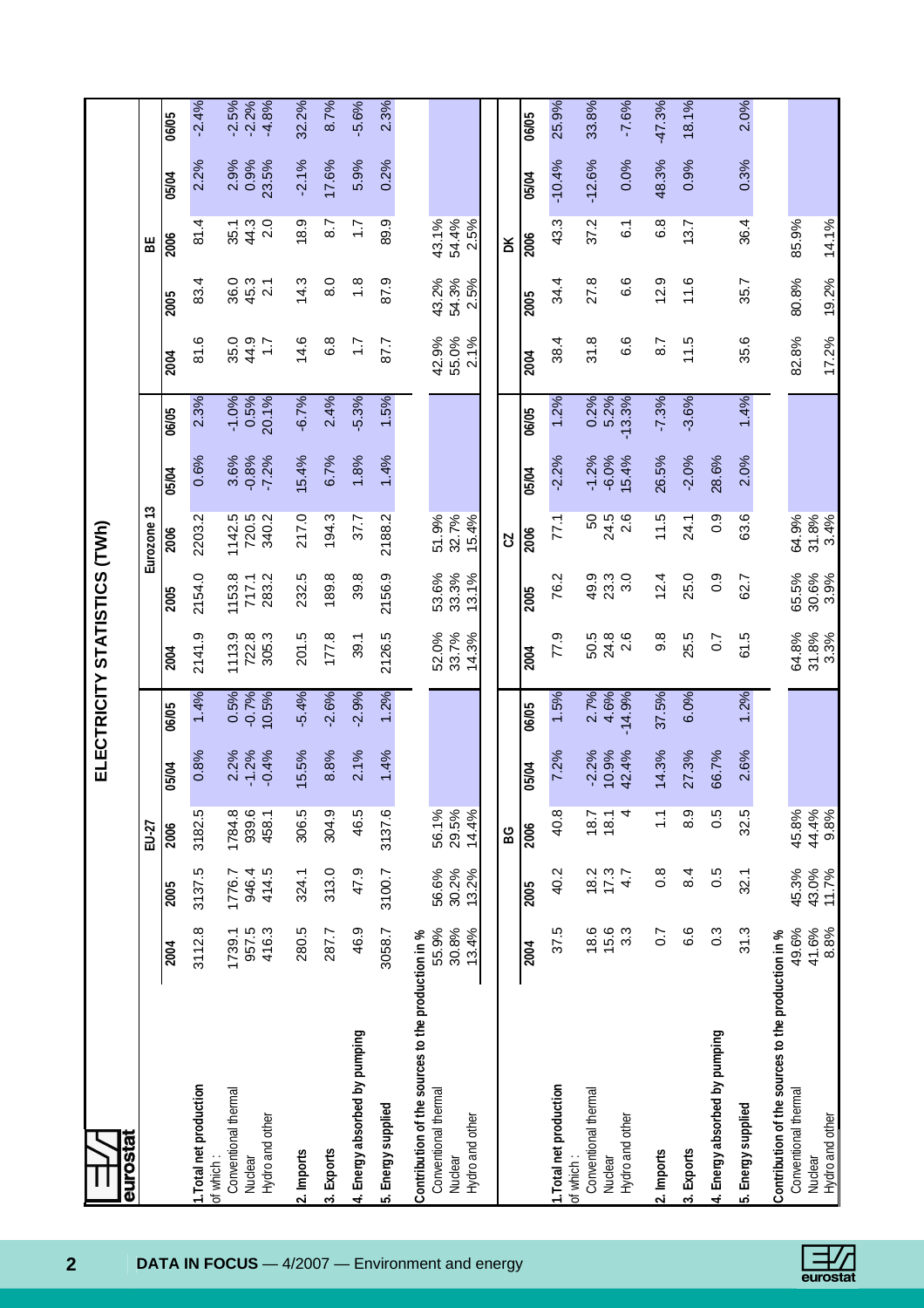下

| ֕<br>۱                                               |
|------------------------------------------------------|
| ı<br>ı<br>ı<br>l                                     |
| I<br>י<br>l<br>ŗ<br>ı                                |
| ۱                                                    |
| ֖֖֖֚֚֚֚֚֚֚֬<br>י<br>í<br>I<br><b>Service Service</b> |

| <b>Burostal</b>                                                                                          |                        |                        |                         |                 |                 | ELECTRICITY STATISTICS (TWh) |                  |                   |                  |                 |                |                |                  |               |                    |
|----------------------------------------------------------------------------------------------------------|------------------------|------------------------|-------------------------|-----------------|-----------------|------------------------------|------------------|-------------------|------------------|-----------------|----------------|----------------|------------------|---------------|--------------------|
|                                                                                                          |                        |                        | Ъ                       |                 |                 |                              |                  | Ш                 |                  |                 |                |                | щ                |               |                    |
|                                                                                                          | 2004                   | 2005                   | 2006                    | 5/04            | 06/05           | $\overline{2004}$            | 2005             | 2006              | 05/04            | 06/05           | 2004           | 2005           | 2006             | 05/04         | 06/05              |
| 1. Total net production<br>of which:                                                                     | 571.8                  | 579.0                  | 596.1                   | 1.3%            | 3.0%            | 9.2                          | $\overline{9}$ . | 8.7               | $-1.1%$          | $-4.4%$         | 24.4           | 23.7           | 28.0             | $-2.9%$       | 18.1%              |
| Conventional thermal<br>Nuclear                                                                          | 360.5<br>158.4         | 369.6<br>154.6         | 345.3<br>158.7          | 2.5%<br>$-2.4%$ | $-6.6%$<br>2.7% | 9.2                          | $\overline{9}$ . | 8.6               | $-1.1%$          | $-5.5%$         | 22.8           | 21.6           | 25.0             | $-5.3%$       | 15.7%              |
| Hydro and other                                                                                          | 52.9                   | 54.8                   | 92.1                    | 3.6%            | 68.1%           |                              |                  | $\overline{0}$    |                  |                 | $\frac{6}{1}$  | 2.1            | 3.0              | 31.3%         | 42.9%              |
| 2. Imports                                                                                               | 48.2                   | 56.9                   | 46.0                    | 8.0%            | $-19.2%$        | $0.\overline{3}$             | $0.\overline{3}$ | 0.2               |                  | $-33.3%$        | $\frac{6}{1}$  | 2.0            | $\overline{1.9}$ | 25.0%         | $-5.0%$            |
| 3. Exports                                                                                               | 50.8                   | 61.4                   | 66.0                    | 20.9%           | 7.5%            | $\overline{2}$ .             | 2.0              | $\overline{1}$ .0 | $-4.8%$          | $-50.0%$        |                |                |                  |               |                    |
| 4. Energy absorbed by pumping                                                                            | 9.3                    | 9.5                    | 8.0                     | 2.2%            | $-15.8%$        |                              |                  |                   |                  |                 | 0.6            | 0.5            | 0.6              | $-16.7%$      | 20.0%              |
| 5. Energy supplied                                                                                       | 559.9                  | 565.0                  | 568.1                   | 0.9%            | 0.5%            | 7.4                          | 7.4              | 7.9               |                  | 6.8%            | 25.4           | 25.2           | 29.3             | $-0.8%$       | 16.3%              |
| Contribution of the sources to the production in %<br>Conventional thermal<br>Hydro and other<br>Nuclear | 63.0%<br>27.7%<br>9.3% | 26.7%<br>63.8%<br>9.5% | 26.6%<br>57.9%<br>15.5% |                 |                 | 100.0%                       | 100.0%           | 98.9%<br>1.1%     |                  |                 | 93.4%<br>6.6%  | 91.1%<br>8.9%  | 89.3%<br>10.7%   |               |                    |
|                                                                                                          |                        |                        | ᆸ                       |                 |                 |                              |                  | ΕS                |                  |                 |                |                | 뚠                |               |                    |
|                                                                                                          | 2004                   | 2005                   | 2006                    | <b>15/04</b>    | 06/05           | 2004                         | 2005             | 2006              | 05/04            | 06/05           | 2004           | 2005           | 2006             | 05/04         | 06/05              |
| 1. Total net production                                                                                  | 54.9                   | 55.7                   | 56.2                    | 1.5%            | 0.9%            | 268.7                        | 282.1            | 291.9             | 5.0%             | 3.5%            | 549.5          | 550.1          | 548.8            | 0.1%          | $-0.2%$            |
| Conventional thermal<br>of which:<br>Nuclear                                                             | 48.6                   | 48.9                   | 47.8                    | 0.6%            | $-2.2%$         | 157.9<br>61.2                | 182.8<br>55.4    | 181.8<br>58.2     | 15.8%<br>$-9.5%$ | $-0.5%$<br>5.1% | 56.5<br>427.7  | 62.9<br>430.0  | 57.1<br>428.7    | 11.3%<br>0.5% | $-0.3%$<br>$-9.2%$ |
| Hydro and other                                                                                          | 6.3                    | 6.8                    | 8.4                     | 7.9%            | 23.5%           | 49.6                         | 43.9             | 51.9              | $-11.5%$         | 8.2%            | 65.4           | 57.3           | 63.0             | $-12.4%$      | 9.9%               |
| 2. Imports                                                                                               | 4.9                    | 5.6                    | 6.1                     | 4.3%            | 8.9%            | $\overline{8}$ .             | 10.2             | 4.5               | 25.9%            | $-55.9%$        | 6.6            | 8.0            | 8.5              | 21.2%         | 6.3%               |
| 3. Exports                                                                                               | 2.0                    | $\frac{8}{1}$          | 0.1                     | 0.0%<br>Σ       | 5.6%            | 11.1                         | 11.6             | 7.8               | 4.5%             | $-32.8%$        | 68.5           | 68.4           | 71.9             | $-0.1%$       | 5.1%               |
| 4. Energy absorbed by pumping                                                                            | $0.\overline{8}$       | $0.\overline{8}$       | 0.6                     |                 | $-25.0%$        | 4.6                          | 6.3              | 5.5               | 37.0%            | $-12.7%$        | 7.3            | 6.6            | 7.5              | $-9.6%$       | 13.6%              |
| 5. Energy supplied                                                                                       | 57                     | 58.7                   | 59.8                    | 3.0%            | 1.9%            | 261.1                        | 274.4            | 283.1             | 5.1%             | 3.2%            | 480.3          | 483.1          | 477.9            | 0.6%          | $-1.1%$            |
| Contribution of the sources to the production in %<br>Conventional thermal                               | 88.5%                  | 87.8%                  | 85.1%                   |                 |                 | 58.8%                        | 64.8%            | 62.3%             |                  |                 | 10.3%          | 11.4%          | 10.4%            |               |                    |
| Hydro and other<br>Nuclear                                                                               | 11.5%                  | 12.2%                  | 14.9%                   |                 |                 | 22.8%<br>18.5%               | 19.6%<br>15.6%   | 19.9%<br>17.8%    |                  |                 | 11.9%<br>77.8% | 10.4%<br>78.2% | 78.1%<br>11.5%   |               |                    |

**3**

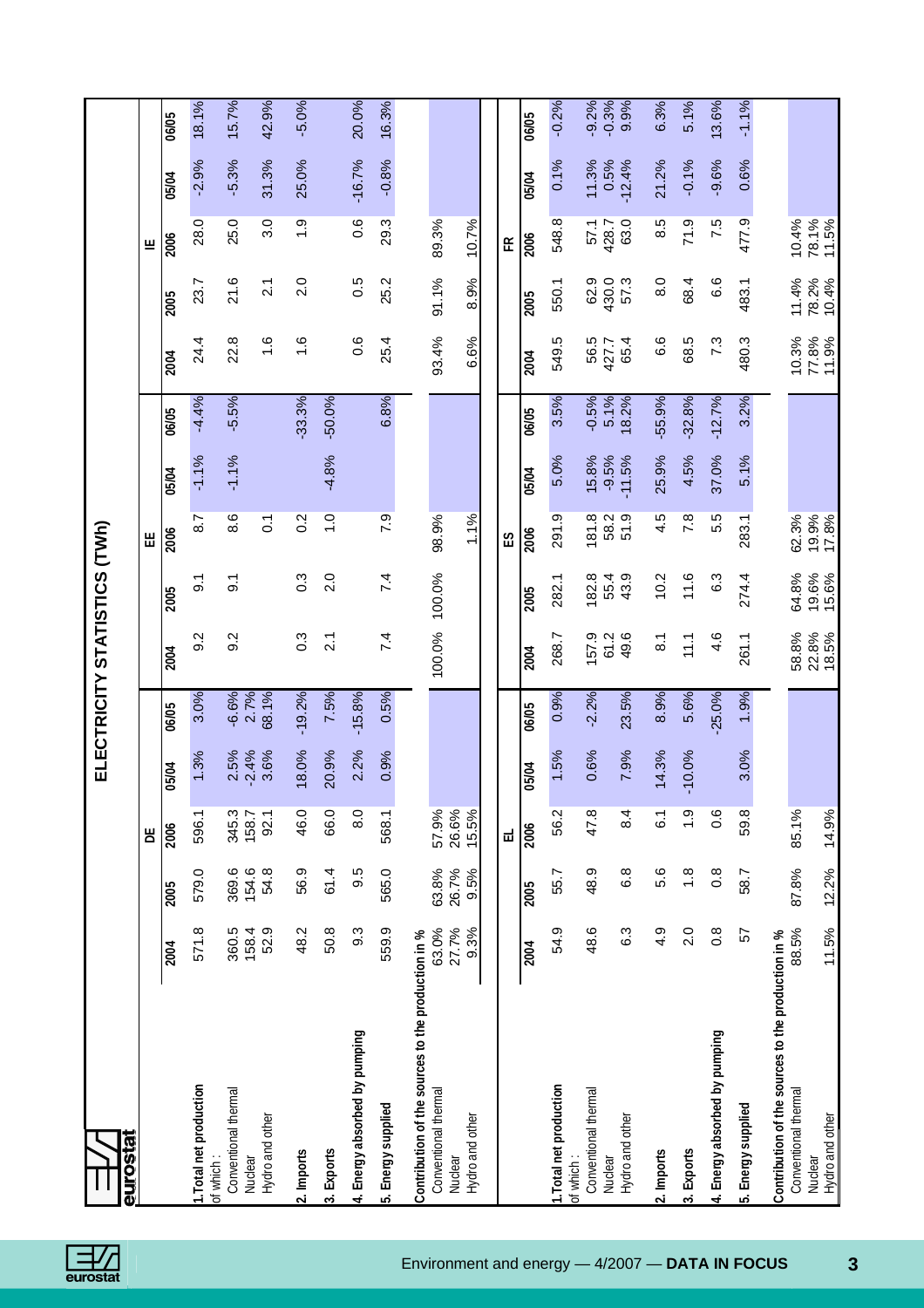|                                                                            |                  |               |                          |                   |                      |                  | ELECTRICITY STATISTICS (TWh) |               |         |       |                  |                  |                  |               |                    |
|----------------------------------------------------------------------------|------------------|---------------|--------------------------|-------------------|----------------------|------------------|------------------------------|---------------|---------|-------|------------------|------------------|------------------|---------------|--------------------|
| eurostat                                                                   |                  |               |                          |                   |                      |                  |                              |               |         |       |                  |                  |                  |               |                    |
|                                                                            |                  |               | $=$                      |                   |                      |                  |                              | Š             |         |       |                  |                  | $\geq$           |               |                    |
|                                                                            | 2004             | 2005          | 2006                     | 05/04             | 06/05                | 2004             | 2005                         | 2006          | 05/04   | 06/05 | 2004             | 2005             | 2006             | 05/04         | 06/05              |
| 1. Total net production<br>of which:                                       | 290.1            | 290.6         | 301.7                    | 0.2%              | 3.8%                 | 4.0              | $\frac{1}{4}$                | 4.4           | 2.5%    | 7.3%  | 4.5              | 4.7              | 4.7              | 4.4%          |                    |
| Conventional thermal<br>Nuclear                                            | 232.9            | 239.8         | 250.8                    | 3.0%              | 4.6%                 | 4.0              | 4.1                          | 4.4           | 2.5%    | 7.3%  | 1.4              | 1.4              | 2.0              |               | 42.9%              |
| Hydro and other                                                            | 57.2             | 50.8          | 50.9                     | $-11.2%$          | 0.2%                 |                  |                              |               |         |       | $\overline{3.1}$ | 3.3              | 2.7              | 6.5%          | $-18.2%$           |
| 2. Imports                                                                 | 46.4             | 50.3          | 46.3                     | 8.4%              | $-8.0%$              |                  |                              |               |         |       | 2.7              | $2.\overline{9}$ | $2.\overline{8}$ | 7.4%          | $-3.4%$            |
| 3. Exports                                                                 | $\frac{8}{2}$    | $\frac{1}{1}$ | 1.6                      | 37.5%             | 45.5%                |                  |                              |               |         |       | 0.6              | $\overline{0}$ . | $0.\overline{3}$ | 16.7%         | $-57.1%$           |
| 4. Energy absorbed by pumping                                              | 10.3             | 9.3           | 8.6                      | $-9.7%$           | $-7.5%$              |                  |                              |               |         |       |                  |                  |                  |               |                    |
| 5. Energy supplied                                                         | 325.4            | 330.5         | 337.8                    | 1.6%              | 2.2%                 | 4.0              | 4.1                          | 4.4           | 2.5%    | 7.3%  | 6.6              | 6.9              | 7.2              | 4.5%          | 4.3%               |
| Contribution of the sources to the production in %<br>Conventional thermal | 80.3%            | 82.5%         | 83.1%                    |                   |                      | 100.0%           | 100.0%                       | 100.0%        |         |       | 31.1%            | 29.8%            | 42.6%            |               |                    |
| Hydro and other<br>Nuclear                                                 | 19.7%            | 17.5%         | 16.9%                    |                   |                      |                  |                              |               |         |       | 68.9%            | 70.2%            | 57.4%            |               |                    |
|                                                                            |                  |               | $\overline{\phantom{0}}$ |                   |                      |                  |                              | $\exists$     |         |       |                  |                  | 긒                |               |                    |
|                                                                            | 2004             | 2005          | 2006                     | 05/04             | 06/05                | 2004             | 2005                         | 2006          | 05/04   | 06/05 | 2004             | 2005             | 2006             | 05/04         | 06/05              |
| 1. Total net production<br>of which:                                       | 177              | 13.6          | 11.0                     | $-23.2%$          | $-19.1%$             | 4.1              | $\frac{1}{4}$                | $\frac{1}{4}$ |         |       | 31.3             | 33.3             | 33.4             | 6.4%          | 0.3%               |
| Conventional thermal<br>Nuclear                                            | 13.9<br>2.7      | 3.0<br>9.5    | $\frac{2.5}{7.9}$        | 11.1%<br>$-31.7%$ | $-16.7%$<br>$-16.8%$ | 3.2              | 3.2                          | 3.2           |         |       | 20.0<br>11.0     | 13.0<br>20.1     | $19.3$<br>$12.7$ | 0.5%<br>18.2% | $-4.0%$<br>$-2.3%$ |
| Hydro and other                                                            | $\sum$           | $\sum$        | 0.6                      |                   | $-45.5%$             | 0.9              | 0.9                          | $\frac{0}{2}$ |         |       | $\frac{3}{2}$    | 0.2              | 1.4              |               |                    |
| 2. Imports                                                                 | 4.3              | 5.6           | 5.8                      | 30.2%             | 3.6%                 | 6.5              | 6.4                          | 6.6           | $-1.5%$ | 3.1%  | 10.5             | 15.6             | 15.0             | 48.6%         | $-3.8%$            |
| 3. Exports                                                                 | 11.5             | 8.6           | 6.2                      | $-25.2%$          | $-27.9%$             | $\overline{3}$ . | $\overline{3}$ .             | 3.2           |         | 3.2%  | 3.1              | 9.4              | 7.8              | 203.2%        | $-17.0%$           |
| 4. Energy absorbed by pumping                                              | 0.7              | 0.5           | 0.6                      | $-28.6%$          | 20.0%                | $\mathbb{Z}$     | $\mathbb{Z}$                 | $\frac{2}{1}$ |         |       |                  |                  |                  |               |                    |
| 5. Energy supplied                                                         | $9.\overline{8}$ | 10.1          | 10.0                     | 3.1%              | $-1.0%$              | 6.4              | 6.3                          | 6.3           | $-1.6%$ |       | 38.7             | 39.5             | 40.6             | 2.1%          | 2.8%               |
| Contribution of the sources to the production in %                         |                  |               |                          |                   |                      |                  |                              |               |         |       |                  |                  |                  |               |                    |
| Conventional thermal<br>Nuclear                                            | 15.3%            | 22.1%         | 22.7%                    |                   |                      | 78.0%            | 78.0%                        | 78.0%         |         |       | 63.9%            | 60.4%            | 57.8%<br>38.0%   |               |                    |
| Hydro and other                                                            | 78.5%<br>6.2%    | 69.9%<br>8.1% | 71.8%<br>5.5%            |                   |                      | 22.0%            | 22.0%                        | 22.0%         |         |       | 35.1%<br>1.0%    | 39.0%<br>0.6%    | 4.2%             |               |                    |

 $\boxed{\frac{1}{2}}$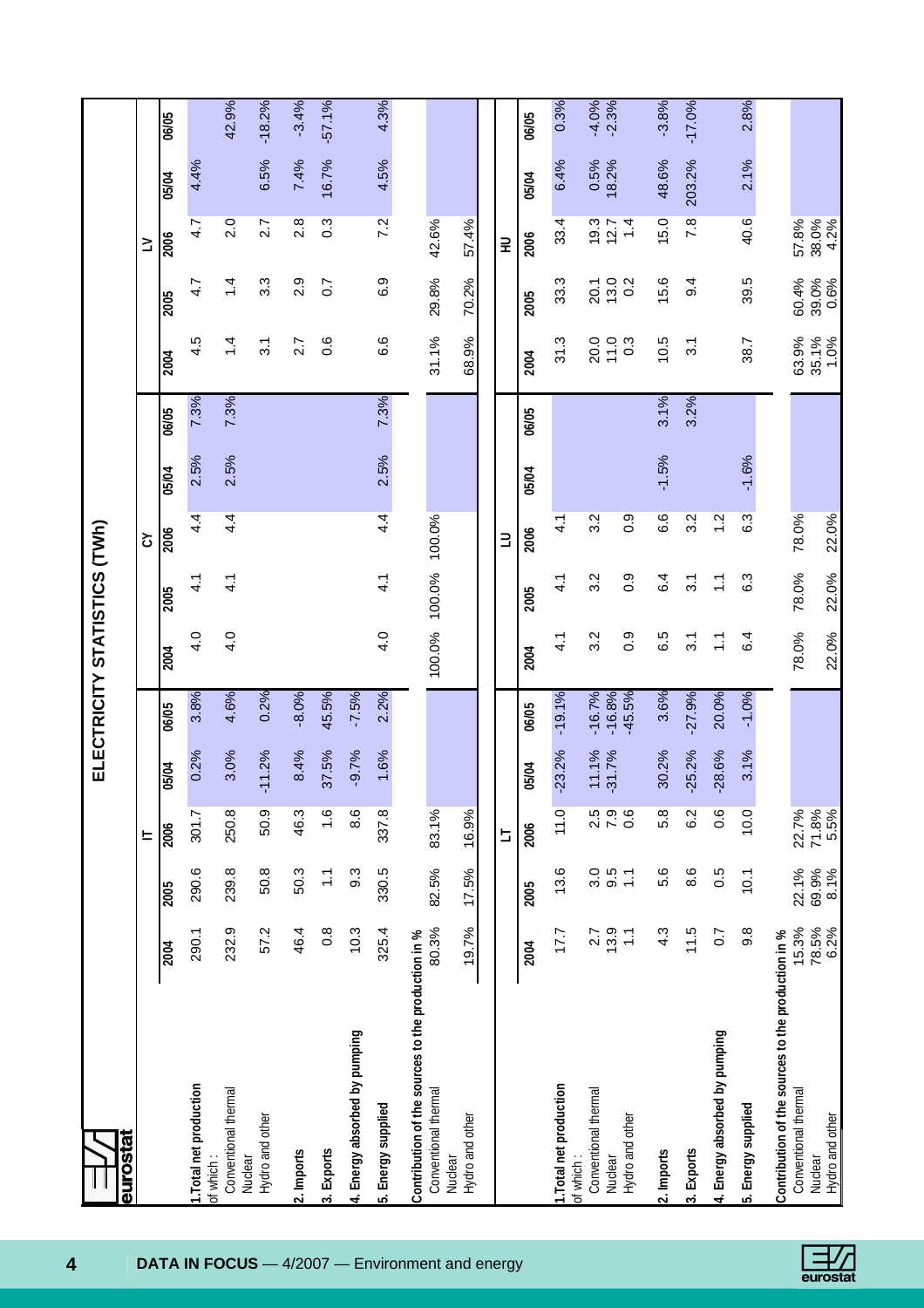|                                                                                                          |                  |        |                  |         |          | ELECTRICITY STATISTICS (TWh) |                         |                           |                 |                     |                        |                  |                        |          |          |
|----------------------------------------------------------------------------------------------------------|------------------|--------|------------------|---------|----------|------------------------------|-------------------------|---------------------------|-----------------|---------------------|------------------------|------------------|------------------------|----------|----------|
| <b>BUPOStar</b>                                                                                          |                  |        |                  |         |          |                              |                         |                           |                 |                     |                        |                  |                        |          |          |
|                                                                                                          |                  |        | ā                |         |          |                              |                         | ă                         |                 |                     |                        |                  | 5                      |          |          |
|                                                                                                          | 2004             | 2005   | 2006             | 05/04   | 06/05    | 2004                         | 2005                    | 2006                      | 05/04           | 06/05               | 2004                   | 2005             | 2006                   | 05/04    | 06/05    |
| 1. Total net production<br>of which:                                                                     | $\overline{2.1}$ | 2.2    | $2.\overline{3}$ | 4.8%    | 4.5%     | 96.6                         | 96.2                    | 94.1                      | $-0.4%$         | $-2.2%$             | 60.3                   | 62.2             | 60.7                   | 3.2%     | $-2.4%$  |
| Conventional thermal<br>Nuclear                                                                          | $\overline{21}$  | 2.2    | $2.\overline{3}$ | 4.8%    | 4.5%     | 90.8<br>3.6                  | 0.06                    | 88.0<br>$3.\overline{3}$  | 5.6%<br>$-0.9%$ | $-13.2%$<br>$-2.2%$ | 22.8                   | 24.3             | 24.8                   | 6.6%     | 2.1%     |
| Hydro and other                                                                                          |                  |        |                  |         |          | 2.2                          | $3.\overline{4}$<br>2.4 | $2.\overline{8}$          | 9.1%            | 16.7%               | 37.5                   | 37.9             | 35.9                   | 1.1%     | $-5.3%$  |
| 2. Imports                                                                                               |                  |        |                  |         |          | 21.4                         | 23.7                    | 27.3                      | 10.7%           | $ 5.2\% $           | 16.6                   | 20.4             | 21.1                   | 22.9%    | 3.4%     |
| 3. Exports                                                                                               |                  |        |                  |         |          | 5.2                          | 5.4                     | 5.9                       | 3.8%            | 9.3%                | 13.5                   | 17.7             | 14.4                   | 31.1%    | $-18.6%$ |
| 4. Energy absorbed by pumping                                                                            |                  |        |                  |         |          |                              |                         |                           |                 |                     | 3.0                    | 3.3              | 3.3                    | 10.0%    |          |
| 5. Energy supplied                                                                                       | $\overline{2}$ . | 2.2    | $2.\overline{3}$ | 4.8%    | 4.5%     | 112.8                        | 114.5                   | 115.5                     | 1.5%            | 0.9%                | 60.4                   | 61.6             | 64.1                   | 2.0%     | 4.1%     |
| Contribution of the sources to the production in %<br>Conventional thermal<br>Hydro and other<br>Nuclear | 100.0%           | 100.0% | 100.0%           |         |          | 3.7%<br>94.0%<br>2.3%        | 93.6%<br>4.0%<br>2.5%   | $3.5%$<br>$3.0%$<br>93.5% |                 |                     | 37.8%<br>62.2%         | 39.1%<br>60.9%   | 40.9%<br>59.1%         |          |          |
|                                                                                                          |                  |        |                  |         |          |                              |                         |                           |                 |                     |                        |                  |                        |          |          |
|                                                                                                          | 2004             | 2005   | 2006<br>ᆮ        | 05/04   | 06/05    | 2004                         | 2005                    | 2006<br>눕                 | 05/04           | 06/05               | 2004                   | 2005             | 2006<br>R <sub>O</sub> | 05/04    | 06/05    |
| 1. Total net production                                                                                  | 140.8            | 143.6  | 147.3            | 2.0%    | 2.6%     | 43.5                         | 45.0                    | 47.5                      | 3.4%            | 5.6%                | 52.6                   | 55.5             | 56.0                   | 5.5%     | 0.9%     |
| Conventional thermal<br>of which:                                                                        | 137.0            | 139.7  | 144.0            | 2.0%    | 3.1%     | 32.7                         | 38.1                    | 33.2                      | 16.5%           | $-12.9%$            | 31.4<br>$\overline{5}$ | 30.4             | 33.0                   | $-3.2%$  | 8.6%     |
| Hydro and other<br>Nuclear                                                                               | 3.8              | 3.9    | 3.3              | 2.6%    | $-15.4%$ | 10.8                         | 6.9                     | 14.3                      | $-36.1%$        | 107.2%              | 16.1                   | 20.0<br>51       | 17.9<br>$\overline{5}$ | 24.2%    | $-10.5%$ |
| 2. Imports                                                                                               | 5.3              | 5.0    | 4.8              | $-5.7%$ | $-4.0%$  | 8.6                          | 9.6                     | 8.6                       | 11.6%           | $-10.4%$            | 2.6                    | $2.\overline{3}$ | $\overline{1}$ .0      | $-11.5%$ | $-56.5%$ |
| 3. Exports                                                                                               | 14.6             | 16.2   | 15.8             | 11.0%   | $-2.5%$  | $\overline{2.1}$             | 2.8                     | 3.2                       | 33.3%           | 14.3%               | 3.8                    | 5.2              | 5.3                    | 36.8%    | 1.9%     |
| 4. Energy absorbed by pumping                                                                            | 2.3              | 2.2    | 1.6              | $-4.3%$ | $-27.3%$ | 0.4                          | 0.6                     | $\overline{0}$ .          | 50.0%           | 16.7%               |                        |                  |                        |          |          |
| 5. Energy supplied                                                                                       | 129.2            | 130.2  | 134.7            | 0.8%    | 3.5%     | 49.6                         | 51.2                    | 52.2                      | 3.2%            | 2.0%                | 51.4                   | 52.6             | 51.7                   | 2.3%     | $-1.7%$  |
| Contribution of the sources to the production in %<br>Conventional thermal                               | 97.3%            | 97.3%  | 97.8%            |         |          | 75.2%                        | 84.7%                   | 69.9%                     |                 |                     | 59.7%                  | 54.8%            | 58.9%                  |          |          |
| Hydro and other<br>Nuclear                                                                               | 2.7%             | 2.7%   | 2.2%             |         |          | 24.8%                        | 15.3%                   | 30.1%                     |                 |                     | 9.7%<br>30.6%          | 9.2%<br>36.0%    | 9.1%<br>32.0%          |          |          |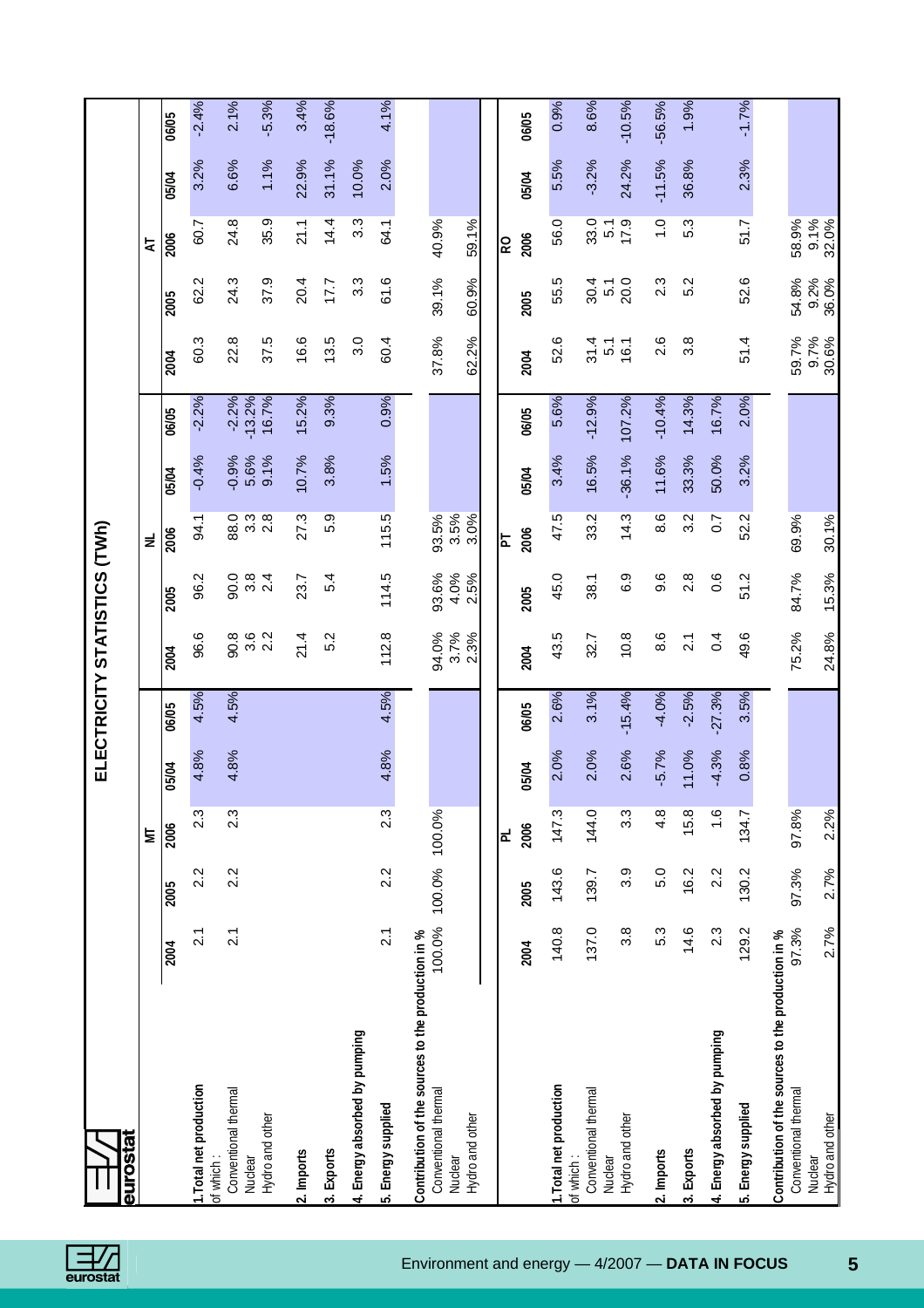| <b>Burostat</b>                                                                                          |                         |                         |                         |                    |                         | ELECTRICITY STATISTICS (TWh) |                         |                           |                          |                            |                         |                          |                         |                             |                              |
|----------------------------------------------------------------------------------------------------------|-------------------------|-------------------------|-------------------------|--------------------|-------------------------|------------------------------|-------------------------|---------------------------|--------------------------|----------------------------|-------------------------|--------------------------|-------------------------|-----------------------------|------------------------------|
|                                                                                                          |                         |                         | 5                       |                    |                         |                              |                         | š                         |                          |                            |                         |                          | ᄄ                       |                             |                              |
|                                                                                                          | 2004                    | 2005                    | 2006                    | 05/04              | 06/05                   | 2004                         | 2005                    | 2006                      | 05/04                    | 06/05                      | 2004                    | 2005                     | 2006                    | 05/04                       | 06/05                        |
| 1. Total net production<br>of which:                                                                     | 14.3                    | 14.1                    | 14.1                    | $-1.4%$            |                         | 28.2                         | 29.3                    | 29.2                      | 3.9%                     | $-0.3%$                    | 82.1                    | œ<br>29                  | 78.6                    | $-17.4%$                    | 15.9%                        |
| Conventional thermal<br>Hydro and other<br>Nuclear                                                       | 4.0<br>5.2<br>5.1       | 5.6<br>3.4<br>5.1       | 5.3<br>5.3<br>3.5       | 7.7%<br>$-15.0%$   | 2.9%<br>$-5.4%$<br>3.9% | 8.5<br>15.6<br>4.1           | 8.2<br>16.4<br>4.7      | 4.5<br>$\frac{8.1}{16.6}$ | $-3.5%$<br>5.1%<br>14.6% | 1.2%<br>$-4.3%$<br>$-1.2%$ | 21.8<br>15.2<br>45.1    | 13.9<br>$31.5$<br>$22.4$ | 22.0<br>11.5<br>45.1    | $-30.2%$<br>$-8.6%$<br>2.8% | $-1.8%$<br>$-17.3%$<br>43.2% |
| 2. Imports                                                                                               | c.3                     | 7.2                     | 71                      | 14.3%              | $-1.4%$                 | 8.7                          | 8.0                     | 8.6                       | $-8.0%$                  | 7.5%                       | 11.7                    | 17.9                     | 14.1                    | 53.0%                       | $-21.2%$                     |
| 3. Exports                                                                                               | $\overline{z}$          | 7.6                     | 7.0                     | 7.0%               | $-7.9%$                 | 10.6                         | 11.3                    | 10.9                      | 6.6%                     | $-3.5%$                    | 6.8                     | 0.9                      | 2.7                     |                             |                              |
| 4. Energy absorbed by pumping                                                                            |                         |                         |                         |                    |                         | 0.2                          | $\overline{0}$ .        | 0.2                       |                          |                            |                         |                          |                         |                             |                              |
| 5. Energy supplied                                                                                       | 13.5                    | 13.7                    | 14.2                    | 1.5%               | 3.6%                    | 26.1                         | 25.8                    | 26.7                      | $-1.1%$                  | 3.5%                       | 87.0                    | 84.8                     | 90.0                    | $-2.5%$                     | 6.1%                         |
| Contribution of the sources to the production in %<br>Conventional thermal<br>Hydro and other<br>Nuclear | 35.7%<br>36.4%<br>28.0% | 36.2%<br>39.7%<br>24.1% | 37.6%<br>37.6%<br>24.8% |                    |                         | 55.3%<br>30.1%<br>14.5%      | 28.0%<br>56.0%<br>16.0% | 56.8%<br>27.7%<br>15.4%   |                          |                            | 54.9%<br>26.6%<br>18.5% | 33.0%<br>46.5%<br>20.5%  | 28.0%<br>57.4%<br>14.6% |                             |                              |
|                                                                                                          |                         |                         | 55                      |                    |                         |                              |                         | š                         |                          |                            |                         |                          | $\overline{a}$          |                             |                              |
|                                                                                                          | 2004                    | 2005                    | 2006                    | 05/04              | 06/05                   | 2004                         | 2005                    | 2006                      | 05/04                    | 06/05                      | 2004                    | 2005                     | 2006                    | 05/04                       | 06/05                        |
| 1. Total net production                                                                                  | 148.5                   | 154.6                   | 140.2                   | 4.1%               | $-9.3%$                 | 378.2                        | 382.7                   | 380.9                     | 1.2%                     | $-0.5%$                    | 109.9                   | 137.0                    | 120.5                   | 24.7%                       | $-12.0%$                     |
| Conventional thermal<br>of which:<br>Nuclear                                                             | 12.9<br>75.0            | 11.9<br>69.5            | 13.0<br>65.0            | $-7.8%$<br>$-7.3%$ | 9.2%<br>$-6.5%$         | 295.1<br>73.7                | 296.9<br>75.2           | 299.2                     | 0.6%<br>2.0%             | 0.8%<br>$-8.0%$            | $\frac{8}{2}$           | 0.9                      | $\frac{2}{1}$           | 12.5%                       | 33.3%                        |
| Hydro and other                                                                                          | 60.6                    | 73.2                    | 62.2                    | 20.8%              | $-15.0%$                | 9.4                          | 10.6                    | 69.2<br>12.5              | 2.8%                     | 17.9%                      | 109.1                   | 136.1                    | 119.3                   | 24.7%                       | $-12.3%$                     |
| 2. Imports                                                                                               | 15.6                    | 14.6                    | 20.5                    | $-6.4%$            | 40.4%                   | 9.8                          | 11.2                    | 11.4                      | 14.3%                    | 1.8%                       | 15.3                    | 3.7                      | 9.2                     |                             |                              |
| 3. Exports                                                                                               | 17.7                    | 22.0                    | 14.4                    | 24.3%              | $-34.5%$                | 2.3                          | 2.8                     | 2.2                       | 21.7%                    | $-21.4%$                   | $3.\overline{8}$        | 15.7                     | 8.4                     |                             |                              |
| 4. Energy absorbed by pumping                                                                            | $\overline{0}$ .        | $\overline{O}$          | $\overline{O}$ .        |                    |                         | 3.5                          | 3.7                     | 4.9                       | 5.7%                     | 32.4%                      | $\overline{0.7}$        | $\frac{1}{1}$            | 0.0                     |                             |                              |
| 5. Energy supplied                                                                                       | 146.3                   | 147.1                   | 146.2                   | 0.5%               | $-0.6%$                 | 382.2                        | 387.4                   | 385.2                     | 1.4%                     | $-0.6%$                    | 120.7                   | 123.9                    | 121.3                   | 2.7%                        | $-2.1%$                      |
| Contribution of the sources to the production in %                                                       |                         |                         |                         |                    |                         |                              |                         |                           |                          |                            |                         |                          |                         |                             |                              |
| Conventional thermal                                                                                     | 8.7%<br>50.5%           | 7.7%<br>45.0%           | 9.3%<br>46.4%           |                    |                         | 78.0%<br>19.5%               | 77.6%<br>19.6%          | 18.2%<br>78.6%            |                          |                            | 0.7%                    | 0.7%                     | 1.0%                    |                             |                              |
| Hydro and other<br>Nuclear                                                                               | 40.8%                   | 47.3%                   | 44.4%                   |                    |                         | 2.5%                         | 2.8%                    | 3.3%                      |                          |                            | 99.3%                   | 99.3%                    | 99.0%                   |                             |                              |

 $\Box/$